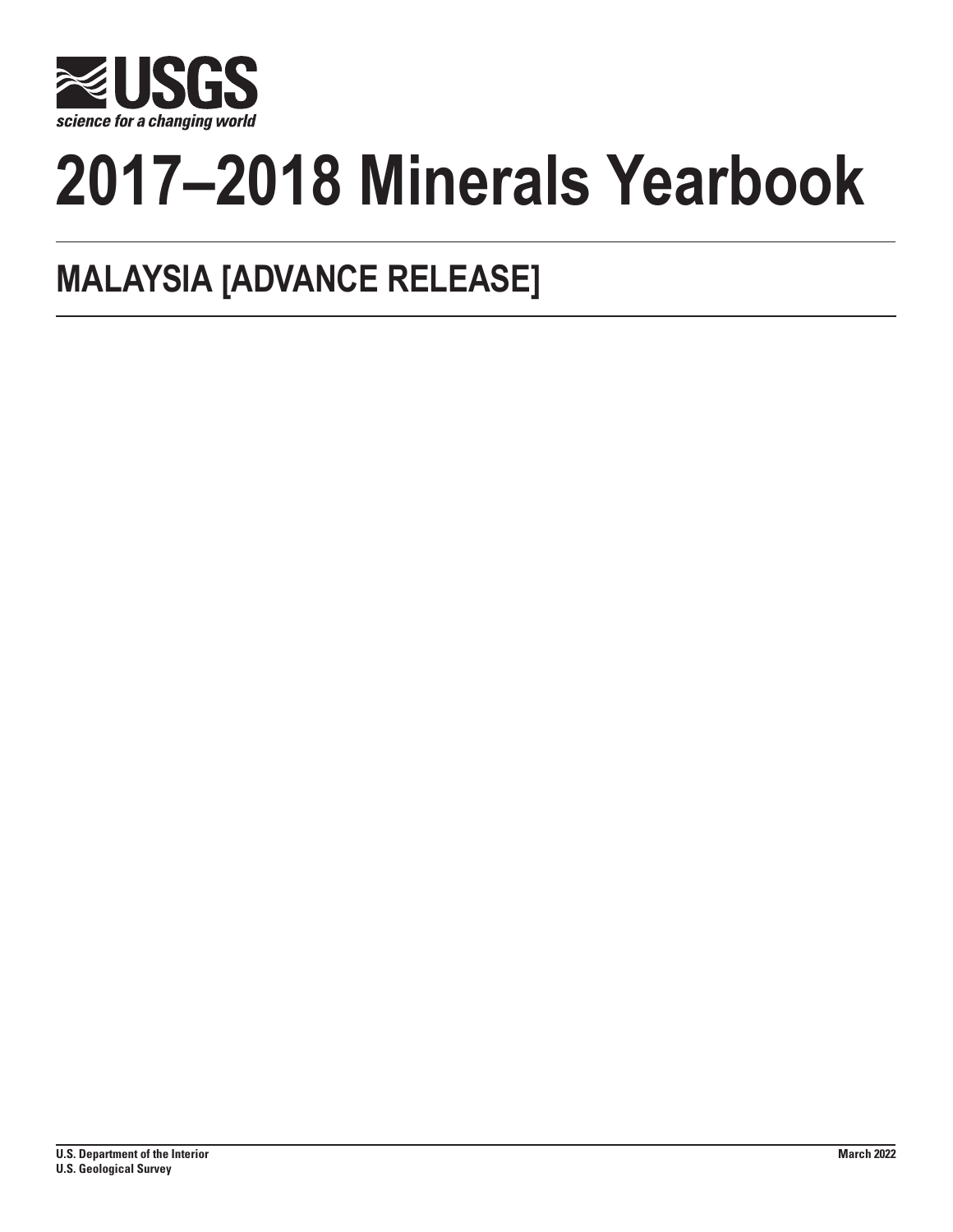## **The Mineral Industry of Malaysia**

### By Spencer D. Buteyn

#### **Note: In this chapter, information for 2017 is followed by information for 2018.**

Malaysia's mineral industry produced primarily metallic ores and concentrates, and crude petroleum and natural gas in 2017. The country also produced a significant amount of refined tin, from both domestically produced and imported tin concentrates, and rare-earth-oxide compounds from imported rare-earth mineral concentrates. Although Malaysia was the 3d-ranked global producer of bauxite in 2015, it was the 10th-ranked producer in 2017 (not including United States production), following the Government's prohibition on bauxite mining in 2016. Malaysia was the 11th-ranked global producer of mined tin and was estimated to rank 7th in tin ore reserves, accounting for 5% of global reserves. The country also was the third-ranked producer of refined tin, the eighth-ranked producer of mined rare earths, and the ninth-ranked producer of manganese ore (Thomson Reuters, 2016; Bray, 2017, 2019; Anderson, 2018, 2019; CRU Tin Monitor, 2018, p. 12; Corathers, 2019; Gambogi, 2019).

Malaysia's real gross domestic product (GDP) increased by 5.9% in 2017 compared with an increase of 4.2% in 2016. This increase in growth was driven by the increased value of the country's exports, particularly semiconductors. In 2017, Malaysia was the seventh-ranked global exporter of semiconductors. The increases in global commodity prices also contributed to Malaysia's increased export value, including the prices of crude petroleum, liquefied natural gas (LNG), and iron and steel products (Bank Negara Malaysia, 2018, p. 3, 16, 18).

#### **Minerals in the National Economy**

The mineral industry accounted for 8.4% of Malaysia's GDP in 2017, and the production value of mineral commodities increased by 1.1% in 2017 compared with an increase of 2.2% in 2016. The decrease in the rate of growth was largely due to Petroliam Nasional Bhd. (PETRONAS) (Malaysia's stateowned petroleum company) voluntarily decreasing petroleum production during the year to be aligned with an Organization of the Petroleum Exporting Countries (OPEC) agreement to reduce global petroleum production in 2017. In 2017, 99,000 people were employed by the mining and quarrying sector compared with 96,000 in 2016 (Reuters Africa, 2016; Bank Negara Malaysia, 2018, p. 18, 25, P5).

#### **Government Policies and Programs**

Malaysia's mineral industry is governed by the Mineral Development Act 1994 and the State Mineral Enactment. The Mineral Development Act 1994 defines the powers of the Federal Government to regulate and inspect mineral exploration, mining, and related activities. The State Mineral Enactment gives the States the power to issue mineral prospecting and exploration licenses and mining leases. Mine and quarry operators are required to pay value-based royalties to the State

in which their operation is located. Royalty rates depend on the mineral commodity and the assessment of each of the individual States. The petroleum industry is governed by the Petroleum Development Act 1974, which established PETRONAS. The act grants exclusive rights in the ownership, exploration, and extraction of petroleum, both onshore and offshore, in Malaysia to PETRONAS. The Environmental Quality Order 1987 governs environmental aspects of the mineral industry. Under the order, all mining leases larger than 250 hectares require an environmental protection plan that must be approved by the Department of the Environment (Malaysian Chamber of Mines, 2018a, b).

On January 1, 2017, two amendments to the Mineral Development Act 1994 came into effect. The Mineral Development (Licensing) Regulations 2016 established regulations that require a license to possess, purchase, sell, store, or transport any mineral ores, as well as carry out any mineral processing activities. These regulations require a mineral storage license holder to comply with an approved mineral storage plan and a mineral-processing license holder to comply with an approved mineral-processing scheme. The Mineral Development (Effluent) Regulations 2016 set parameters for the concentration of contaminants in effluent from onshore mineral exploration and mining activities. Exceeding these parameters is punishable by fine not to exceed \$24,700, imprisonment not to exceed 5 years, or both (Attorney General's Chambers of Malaysia, 2016a, 9–14; 2016b, p. 22–26).

Following the rapid expansion of bauxite mining in 2014 and 2015 and resultant environmental damage and water contamination, the Government passed a 3-month prohibition on bauxite mining in January 2016. The prohibition was extended multiple times through all of 2016 and 2017. The export of bauxite remained legal throughout the prohibition in an effort to clear bauxite that had been stockpiled at ports. In December, the Government announced that the prohibition would be extended an additional 6 months on January 1, 2018. The ban caused a dramatic decrease in bauxite production in 2016 and 2017; however, bauxite was still produced in the country owing to illegal mining activities (Thomson Reuters, 2016; Aluminium Insider, 2017; Bernama, 2017a; Chow, 2017a, b).

#### **Production**

In 2017, Malaysia's production of silicomanganese and ferromanganese increased substantially by 999% and 350%, respectively, owing to the commencement and production rampup of three ferroalloy plants in 2016 and 2017. Other significant increases in production included that of zirconium (gross weight of zircon), by 144%; iron ore (Fe content), 113%; manganese (mined, Mn content), 75%; ilmenite and leucoxene, 47%; ferrosilicon and rutile, 38% each; silver (mined, Ag content), 31%; subbituminous coal, 27%;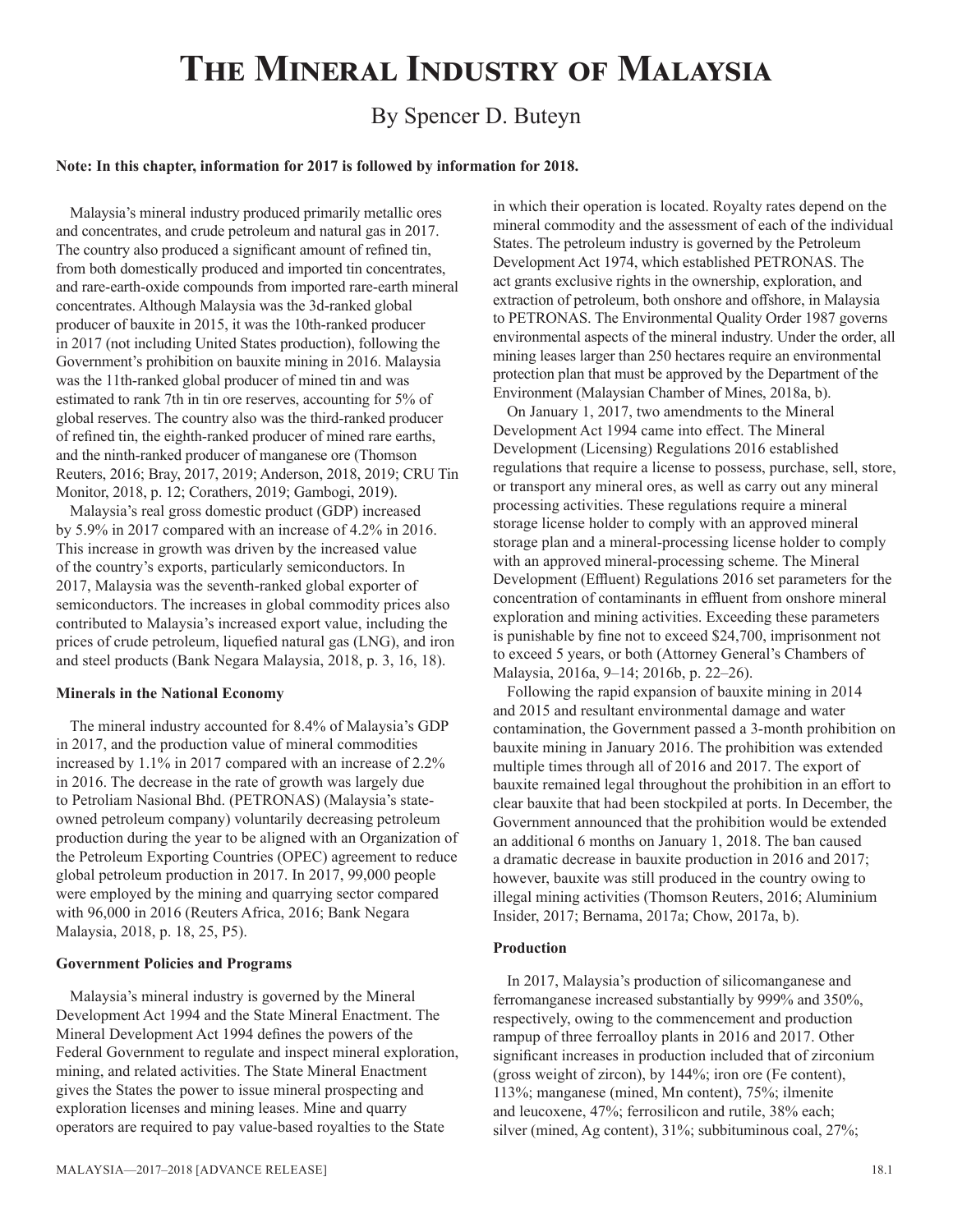rare-earth compounds, 24%; lignite, 18%; raw steel, 16%; petroleum refinery products, 14%; and aluminum metal (primary) and kaolin, 13% each. Notable decreases in production included that of monazite concentrate (both gross weight of monazite and xenotime minerals and rare-earthoxide equivalent), by 84% each; bauxite, 33%; anthracite and niobium-tantalum (struverite concentrate), 21% each; cement, 16%; and direct-reduced iron (DRI), 13%. Data on mineral production are in table 1.

#### **Structure of the Mineral Industry**

Malaysia's mines, quarries, and metallic and industrial mineral-processing facilities were operated by private domestic companies and subsidiaries of international companies incorporated in Malaysia. The mining and quarrying sector was regulated by Malaysia's Ministry of National Resources and Environment. PETRONAS, together with its subsidiaries, operated as an integrated petroleum and gas company in Malaysia and internationally. PETRONAS engaged in the exploration, development, production (extraction, liquefaction, manufacturing, and refining), transportation, and sale (trading and marketing) of crude petroleum and natural gas products. It also owned and operated a network of retail gasoline and diesel stations. Table 2 is a list of major mineral industry facilities (Petroliam Nasional Bhd, 2018, p. 2, 4–5, 8–13).

#### **Mineral Trade**

In 2017, Malaysia's exports were valued at MYR935 billion<sup>1</sup> (\$231 billion), which was an increase of 18.9% compared with that of 2016. The export value of electrical and electronic products, which remained Malaysia's leading export category by value, accounted for 37% of the total value of exports, and increased by 19% in 2017. Exports of metallic ores and concentrates were valued at \$1.43 billion, which was an increase of 20% from their value in 2016. The country exported 23 million metric tons (Mt) of iron ore, which was the leading metallic ore exported, by value, and accounted for \$955 million of the total value of exports. Malaysia also exported 25,920 metric tons (t) of refined tin valued at \$549 million in 2017. Exports of industrial minerals were valued at \$175 million, a 16% increase compared with the value in 2016; refined petroleum exports were valued at \$17.8 billion, a 32% increase; LNG, \$10.0 billion, a 24% increase; and crude petroleum, \$6.9 billion, a 30% increase. Exports of coal (unspecified) totaled 1.02 Mt in 2017, which was an increase of 171%, and were valued at \$60 million, an increase of 277% (Malaysia External Trade Development Corp., 2018, p. 1, 17; Ministry of Natural Resource and Environment Malaysia, 2018, p. 8–9, 32, 51, 54, 114).

Singapore remained the leading destination of Malaysian exports, accounting for 14% of the total value of exports in 2017; China (excluding the Hong Kong Special Administrative Region of China), 13%; the United States, 9%; Japan, 8%; and Thailand, 5%. China received a substantial amount of Malaysia's mineral exports by volume, including monazite

and gold concentrates, 100% of each; bauxite, nearly 100%; ilmenite, 98%; iron ore and manganese ore, 90% each; coal, 60%; and kaolin, 41%. Singapore received nearly 100% of the sand and gravel exported by Malaysia as well as a substantial share of its crushed stone exports (70%) and silica sand exports (75%). The United States imported 26% of the volume of Malaysia's tin metal exports; India, 16%; Japan, 14%; and the Republic of Korea, 7% (Malaysia External Trade Development Corp., 2018, p. 1, 17; Ministry of Natural Resource and Environment Malaysia, 2018, p. 8, 16, 26, 32, 36, 41, 52, 56, 66, 103, 114).

Malaysia's imports were valued at about \$207 billion, which was an increase of 19.9% from the value in 2016. The import value of electrical and electronic products, which remained the country's leading import category, accounted for 30% of the value of total imports and increased by 20% in 2017 compared with that of 2016. Imports of metallic ores and concentrates were valued at \$1.91 billion, which was an increase of 34%. Malaysia imported 21.9 Mt of iron ore at a value of \$809 million, 1.0 Mt of manganese ore and concentrates at a value of \$258 million, and 35,234 t of tin ore and concentrates at a value of \$450 million. Imports of industrial minerals were valued at \$184 million, which was an increase of 3%. Malaysia imported 1.3 Mt of gypsum valued at \$32 million, 142,730 t of kaolin valued at \$28 million, and 131,225 t of phosphate valued at \$32 million. Imports of coal (unspecified) totaled 34.1 Mt in 2017, which was an increase of 41%, and were valued at \$2.7 billion, an increase of 82%. The value of the country's imports of refined petroleum products was \$18.7 billion, which was an increase of 44% (Malaysia External Trade Development Corp., 2018, p. 1, 20; Ministry of Natural Resource and Environment Malaysia, 2018, p. 8, 32, 36, 52, 88, 92, 100, 114).

In 2017, China remained Malaysia's leading source for imports, accounting for 20% of the total value of Malaysia's imports; Singapore, 11%; Japan and the United States, 8% each; and Taiwan, 7%. Brazil accounted for 96% of the volume of iron ore imported by Malaysia in 2017. South Africa accounted for 69% of the volume of manganese imports; China, 15%; Australia, 8%; and Gabon, 6%. Australia accounted for 26% of the volume of tin ore and concentrate imports; Nigeria, 25%; the Democratic Republic of the Congo [Congo (Kinshasa)], 13%; the Republic of the Congo [Congo (Brazzaville)], 12%; and Brazil, 11%. Thailand accounted for 94% of the volume of gypsum imports; Iran, 4%; and the United Arab Emirates, 2% (Malaysia External Trade Development Corp., 2018, p. 1, 20; Ministry of Natural Resource and Environment Malaysia, 2018, p. 8, 32, 36, 52, 88).

#### **Commodity Review**

#### *Metals*

**Bauxite and Alumina.**—Despite the prohibition on bauxite mining, an estimated 2.0 Mt of bauxite was produced in 2017 as a result of illegal mining. Bauxite was reported to be mined in the State of Pahang and stockpiled at the Port in Kuantan. Stockpiles at the port were estimated to be 2.95 Mt of bauxite at the end of 2016 and 2.15 Mt in March 2017. Stockpiles remained an immediate environmental concern, as rain during

<sup>1</sup> Where necessary, values have been converted from Malaysia ringgit (MYR) to U.S. dollars (US\$) at an annual average exchange rate of MYR4.0440=US\$1.00 for 2017 and MYR4.1300=US\$1.00 for 2018.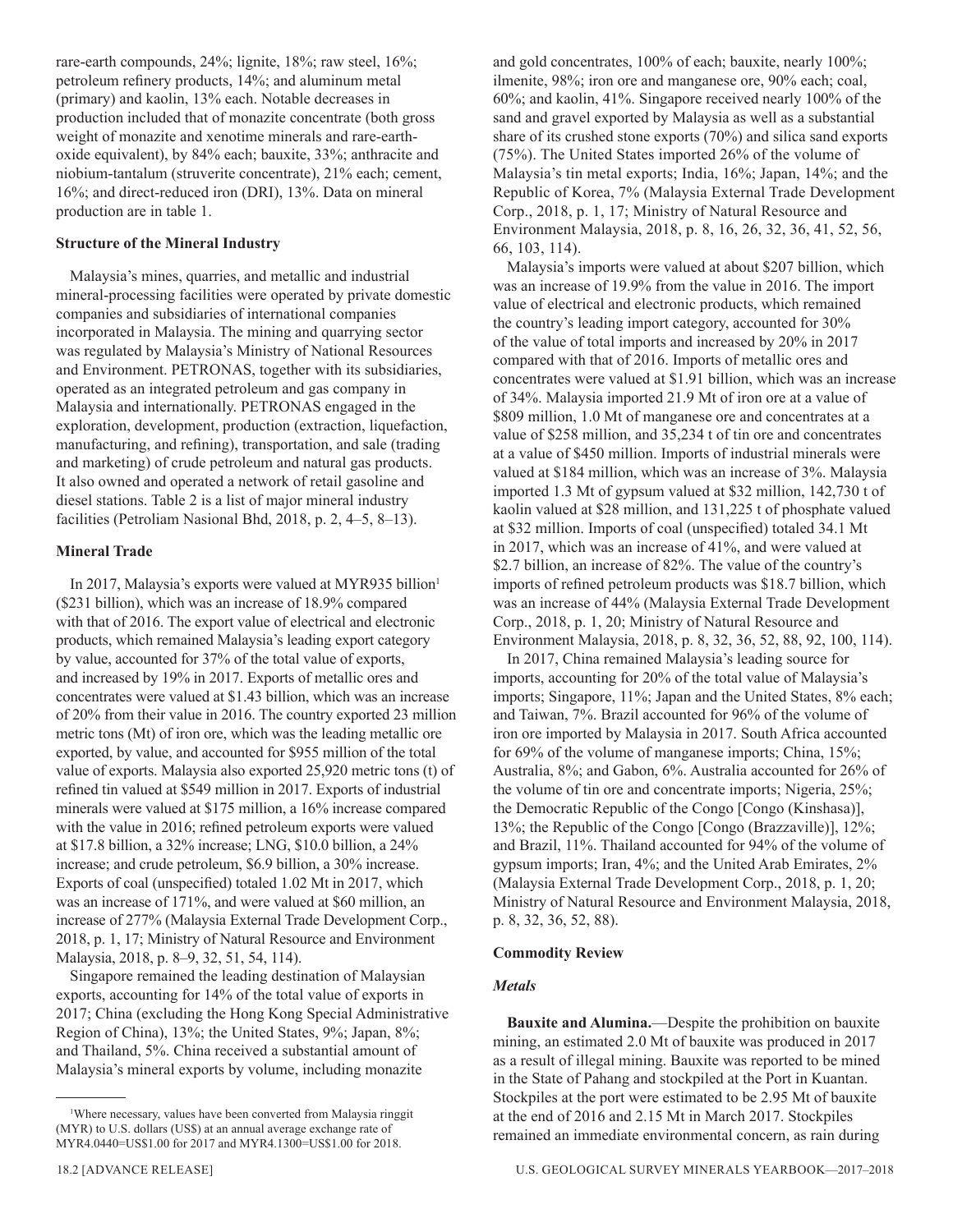the monsoon season could cause polluted runoff from the stockpiles and further contaminate nearby rivers (Thomson Reuters, 2016; Chow, 2017a, b).

The Malaysian Anti-Corruption Commission (MACC) investigated illegal bauxite mining through 2017 and, on August 12, announced that it would seize all bauxite stockpiled on private and public lands in Pahang. The MACC estimated that 10 Mt of bauxite was stockpiled at multiple locations throughout Pahang. On December 21, the MACC withdrew the seizure order following the Ministry of Natural Resource and Environment's announcement that it planned to introduce new mining legislation and extend the prohibition for an additional 6 months. The MACC stated that miners could apply for approval permits that would allow them to transport bauxite to the stockpiles in Kuantan for export legally (Bernama, 2017a, b; Reduan, 2017).

**Ferroalloys.**—The rapid expansion of ferromanganese and silicomanganese production in 2017 was due to the commencement and rampup of three ferroalloy plants between 2016 and 2017. All three plants were part of the Samalaju Industrial Park in Bintulu, Sarawak. Pertama Ferroalloys Sdn. Bhd. (Asia Minerals Ltd. of China, 60%; Nippon Denko Co., Ltd. of Japan, 25%; Carbon Capital Corp. Sdn. Bhd., 8%; Shinsho Corp. of Japan, 7%) began producing ferrosilicon in mid-2016 and silicomanganese in late 2016. Pertama reported that its plant reached commercial production in mid-2017. The plant's reported capacity was  $120,000$  metric tons per year (t/yr) of silicomanganese, 60,000 t/yr of ferrosilicon, and 50,000 t/yr of ferromanganese (both low and mid carbon) (Asia Minerals Ltd., 2016, p. 4, 10; Pertama Ferroalloys Sdn. Bhd., 2018).

Sakura Ferroalloys Sdn. Bhd. (Assmang Ltd. of South Africa, 54.36%; Sumito Corp. of Japan, 26.64%; China Steel Corp. of Taiwan, 19%) operated a two-furnace ferroalloy plant at the Samalaju Industrial Park. Sakura's first furnace began production in April 2016, and the second furnace began production in September 2016. The plant's reported capacity was 107,000 t/yr of ferromanganese and 67,000 t/yr of silicomanganese. The rampup of the plant continued in 2017, and the plant was expected to reach full capacity by the end of the year (Kilian, 2017; Sumitomo Corp., 2017; Sakura Ferroalloys Sdn. Bhd., 2018).

OM Materials (Sarawak) Sdn. Bhd. (OM Sarawak) (OM Holdings Ltd. of Singapore, 75% and Cahya Mata Sarawak Bhd., 25%) began producing silicomanganese in December 2016 and ferromanganese in January 2017 at its Samalaju Smelting Complex. OM Sarawak had been producing ferrosilicon since the complex was first commissioned in September 2014. The complex's reported capacity was 210,000 t/yr ferrosilicon and 300,000 t/yr of manganese alloys (ferromanganese and silicomanganese). In 2017, OM Sarawak operated 15 of its total of 16 furnaces (9 for ferrosilicon and 6 for manganese alloys) and produced 175,540 t of ferrosilicon and 173,911 t of manganese alloys. The final furnace was expected to be commissioned in mid-2018 (Roskill, 2017; OM Holdings Ltd., 2018, p. 11–12).

**Rare Earths.**—Lynas Malaysia Sdn. Bhd., which was a wholly owned subsidiary of Lynas Corp. Ltd. of Australia, owned and operated the Lynas Advanced Materials Plant (LAMP) located outside of Kuantan, Pahang; the plant

processed rare-earth concentrates produced at Lynas Corp.'s Mount Weld rare-earth operation in Western Australia, Australia. The LAMP produced 17,264 t of rare-earth-oxide (REO) compounds in 2017, which was an increase of 24% from production in 2016. This increase was a result of the completion of the fourth and final solvent extraction train in March 2016. Of the total REO compounds produced, about 31% were neodymium-praseodymium compounds (Lynas Corp. Ltd., 2017a, p. 5; 2017b, p. 5; 2018, p. 4).

**Tin.**—In 2017, there were a total of 18 tin mines operating in Malaysia and 16 mineral-processing plants, of which 14 were re-treatment plants for tin mine tailings (also known as amang). The State of Perak accounted for 82% of Malaysia's tin concentrate production; Pahang, 15%; Johor, nearly 3%; and Kedah, less than 1%. The re-treatment plants recovered monazite (rare-earth ore mineral), ilmenite and rutile (titanium ore minerals), struverite (tantalum-niobium ore mineral), and zircon as byproducts. Xenotime had been recovered in past years as well, although no xenotime production was reported in 2017 (Ministry of Natural Resource and Environment Malaysia, 2018, p. 42, 49, 54, 58).

The Malaysia Smelting Corp. Bhd. (MSC) operated its smelter at Butterworth, Penang, and was the sole producer of refined tin metal in the country. MSC continued to be the third leading supplier of refined tin in the world, despite operating its smelter at well below its capacity of 40,000 t/yr. MSC produced refined tin from both domestic and imported ore and concentrate. Through its subsidiary Rahman Hydraulic Tin Bhd., MSC operated Malaysia's leading tin mine in Klian Intan, Perak, which produced 2,226 t of tin concentrate (Sn content) in 2017 (Ministry of Natural Resource and Environment Malaysia, 2018, p. 54; Malaysia Smelting Corp. Bhd., 2018, p. 6, 24).

#### **MINERAL INDUSTRY HIGHLIGHTS IN 2018**

In 2018, Malaysia's real GDP increased by 4.7%. The output of the mining sector, which accounted for 7.9% of total real GDP, decreased by 1.5% owing to decreased natural gas production. Malaysia remained the 3d-ranked global producer of refined tin and the 11th-ranked producer of mined tin. Malaysia was the 9th-ranked global producer of manganese ore, the 10th-ranked producer of mined rare earths, and the 11th-ranked producer of bauxite (not including United States production) (Bank Negara Malaysia, 2019, p. 18, Annex P1; CRU Tin Monitor 2019, p. 15; Anderson, 2020; Bray, 2020; Corathers, 2020; Gambogi, 2020).

In 2018, significant increases in production included that of anthracite, by 58%; ilmenite and leucoxene, 41%; DRI, 32%; ferrosilicon, 26%; silicomanganese, 23%; silver (mined, Ag content), 21%; gold (mined, Au content), 19%; ferromanganese, 18%; rutile, 14%; and tin (mined, Sn content), 10%. Notable decreases in production included that of bauxite, by 75%; rare-earth mineral concentrate (rare-earth oxide equivalent), 67%; zirconium (gross weight of zircon), 37%; manganese (mined, Mn content), 18%; iron ore (Fe content), 15%; and LNG, 11% (table 1).

During the year, Malaysia's total exports were valued at \$242 billion, which was a 6.7% increase compared with the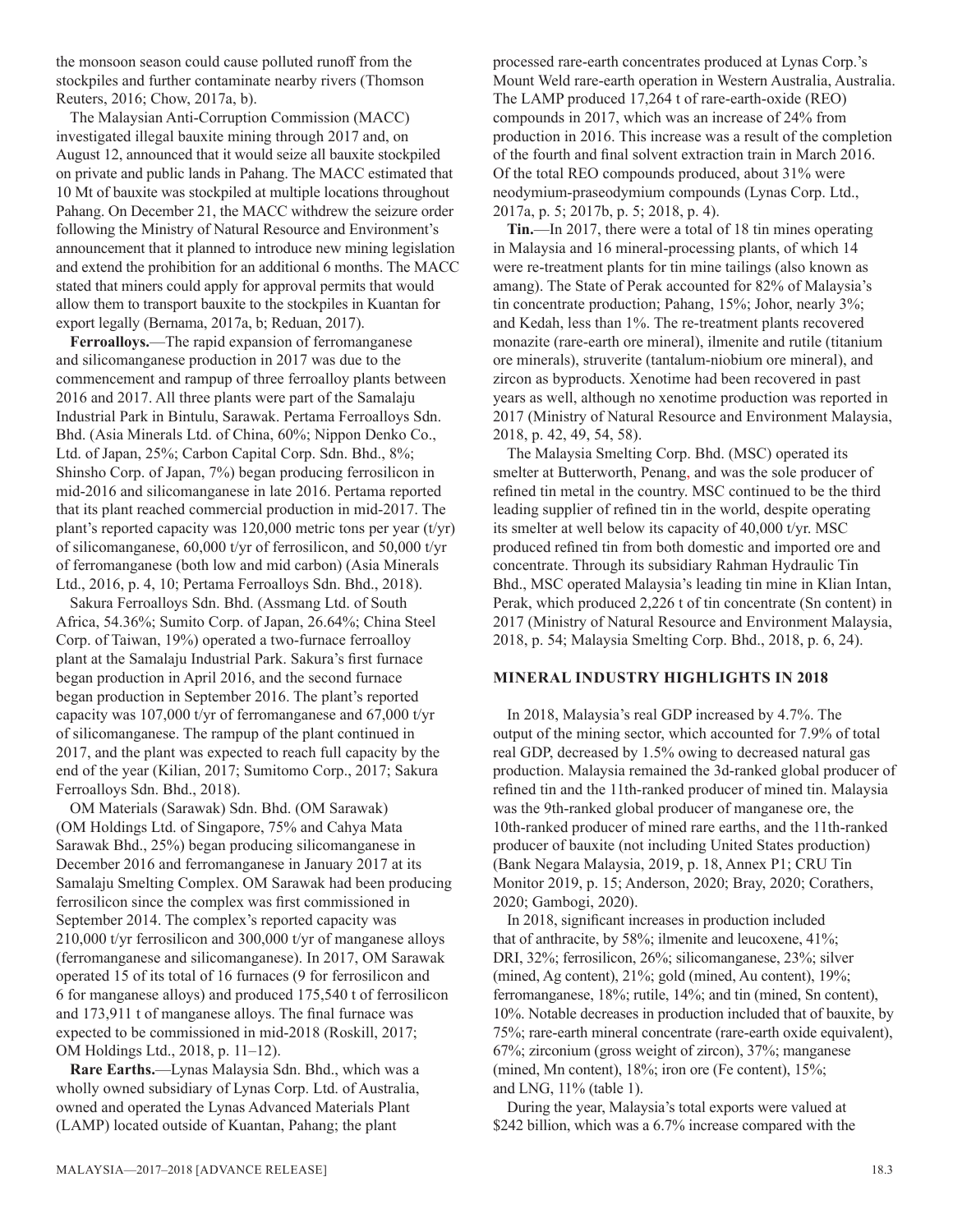value of exports in 2017. Mining goods exports were valued at \$21.2 billion, which accounted for 8.8% of total exports and was a 7.1% increase compared with those of 2017. The value of LNG exports decreased by 3.1% and accounted for 46% of the value of mining goods exports. This decrease was due to the shutdown of the natural gas pipeline between the Sabah Oil and Gas Terminal and Petronas LNG Complex following a gas leak in January. The pipeline was reported to be repaired by August. Higher petroleum prices led to a 29% increase in the value of crude petroleum exports. Crude petroleum accounted for 42% of the value of mining goods exports. The value of petroleum products exports increased by 6.4% to \$18.5 billion and accounted for 9% of manufactured goods exports (Jaganathan, 2018; Malaysia External Trade Development Corp., 2019, p. 7–8, 12).

The 2016 ban on bauxite mining was extended multiple times in 2018 and was set to expire at the end of December 2018. In March, the Ministry of Water, Land and Natural Resources estimated that 10 Mt of bauxite remained stockpiled in Pahang. China imported about 555,000 t of bauxite from Malaysia in 2018 (Chow, 2018; Reuters Staff, 2018; Alumina & Aluminum Monthly, 2019, p. 14).

In June, OM Sarawak commissioned the 16th furnace at its Samalaju Smelting Complex. This furnace was designed to produce ferrosilicon. The complex produced 242,341 t of ferromanganese and 220,515 t of ferrosilicon in 2018. OM Sarawak began several improvement projects to the complex in the fourth quarter of 2018, including a new sintering plant. Pertama Ferroalloys continued the rampup of its ferromanganese smelter and reached full capacity of 22,000 metric tons of ferroalloys per month in October 2018 (Wong, 2018; OM Holdings Ltd., 2019, p. 10, 12).

In 2018, Lynas produced 18,556 t of REO compounds at the LAMP, which was an increase of 7.5% from production in 2017. This increase was due to the rampup in the September quarter of the eighth solvent-extraction train. In October, the Government appointed a committee to review Lynas' disposal of the waste produced at the LAMP. The LAMP produced two forms of waste: water leach purification residue (WLP), which was radioactive, and neutralization underflow residue (NUF), which was nonradioactive. The committee released its report on December 4, which found the LAMP operated in compliance with all regulations. The report recommended that Lynas immediately identify a permanent disposal facility location for the WLP and begin construction. The report stated that if a suitable location could not be found, the company should prepare to export all WLP produced since operations began in 2012. On December 4, Malaysia's Ministry of Energy, Science, Technology, Environment and Climate Change (MESTECC) imposed a new condition on Lynas' storage license renewals, which were set to expire in March and September 2019. According to the new condition, Lynas was required to export all WLP by September 2, 2019 (Lynas Advanced Materials Plant Operations Evaluation Executive Assessment Committee, 2018, p. 91–95; Lynas Corp. Ltd., 2019, p. 3–4, 6–7).

#### **Outlook**

Malaysia's GDP is expected to grow by between 4.3% and 4.8% in 2019, and the mining and quarrying sector is forecast to grow by 0.8% owing to an anticipated increase in natural gas production. The prohibition on bauxite mining is expected to be extended into 2019 as bauxite stockpiles remain an environmental issue. Production of rare-earth compounds is expected to continue to increase as Lynas invests in improving the LAMP; however, the company faces legal issues with disposal of the LAMP's waste products. The condition set by the MESTECC led to uncertainty as to whether the LAMP will be able to operate legally after the September 2019 deadline. The continued rampup of the ferroalloy plants is expected to make Malaysia a regionally significant producer of ferromanganese, ferrosilicon, and silicomanganese in the next few years (Bank Negara Malaysia, 2019, p. 83–84, 86; Lynas Corp. Ltd., 2019, p. 10).

#### **References Cited**

- Alumina & Aluminum Monthly, 2019, Bauxite imports and price by country: Alumina & Aluminum Monthly [published by Beijing Antaike Information Development Co. Ltd.], no. 266, February, p. 14.
- Aluminium Insider, 2017, Malaysian bauxite ban extended through June 30, but exceptions to be made: Aluminium Insider, December 26. (Accessed December 15, 2018, at https://aluminiuminsider.com/malaysian-bauxite-banextended-june-30-exceptions-made/.)
- Anderson, C.S., 2018, Tin: U.S. Geological Survey Mineral Commodity Summaries 2018, p. 172–173.
- Anderson, C.S., 2019, Tin: U.S. Geological Survey Mineral Commodity Summaries 2019, p. 172–173.
- Anderson, C.S., 2020, Tin: U.S. Geological Survey Mineral Commodity Summaries 2020, p. 172–173.

Attorney General's Chambers of Malaysia, 2016a, Mineral development (effluent) regulations 2016: Putrajaya, Malaysia, Attorney General's Chambers of Malaysia, 15 p. (Accessed December 15, 2018, at https://web.archive.org/web/20191210214802/ http://www.federalgazette.agc.gov.my/outputp/pua\_20161221\_PUA338.pdf.)

Attorney General's Chambers of Malaysia, 2016b, Mineral development (licensing) regulations 2016: Putrajaya, Malaysia, Attorney General's Chambers of Malaysia, 38 p. (Accessed December 15, 2018, at https://web.archive.org/web/20191210214728/ http://www.federalgazette.agc.gov.my/outputp/pua\_20161228\_PUA337.pdf.)

Asia Minerals Ltd., 2016, Pertama Ferroalloys new integrated ferroalloy producer: Hong Kong, China, Asia Minerals Ltd., 22 p. (Accessed November 20, 2018, at https://www.metalbulletin.com/events/download.ashx/ document/speaker/8479/a0ID000000ZP1jjMAD/Presentation.)

- Bank Negara Malaysia, 2018, Annual report 2017: Kuala Lumpur, Malaysia, Bank Negara Malaysia, 176 p. (Accessed December 20, 2018, at https://web.archive.org/web/20180920122040/http://www.bnm.gov.my/files/ publication/ar/en/2017/ar2017\_book.pdf.)
- Bank Negara Malaysia, 2019, Annual report 2018: Kuala Lumpur, Malaysia, Bank Negara Malaysia, 151 p. (Accessed February 11, 2021, at https://www.bnm.gov.my/documents/20124/791626/ar2018\_book.pdf.)

Bernama, 2017a, Bauxite moratorium extended to June 30, 2018: New Straits Times [Kuala Lumpur, Malaysia], December 24. (Accessed February 26, 2019, at https://www.nst.com.my/news/nation/2017/12/318096/ bauxite-moratorium-extended-june-30-2018.)

Bernama, 2017b, MACC to withdraw seizure order over bauxite stockpile in Pahang: New Straits Times [Kuala Lumpur, Malaysia], December 22. (Accessed February 26, 2019, at https://www.nst.com.my/ news/nation/2017/12/317115/macc-withdraw-seizure-order-over-bauxitestockpile-pahang.)

- Bray, E.L., 2017, Bauxite and alumina: U.S. Geological Survey Mineral Commodity Summaries 2017, p. 32–33.
- Bray, E.L., 2019, Bauxite and alumina: U.S. Geological Survey Mineral Commodity Summaries 2019, p. 30–31.
- Bray, E.L., 2020, Bauxite and alumina: U.S. Geological Survey Mineral Commodity Summaries 2020, p. 30–31.
- Corathers, L.A., 2019, Manganese: U.S. Geological Survey Mineral Commodity Summaries 2019, p. 104–105.

Corathers, L.A., 2020, Manganese: U.S. Geological Survey Mineral Commodity Summaries 2020, p. 104–105.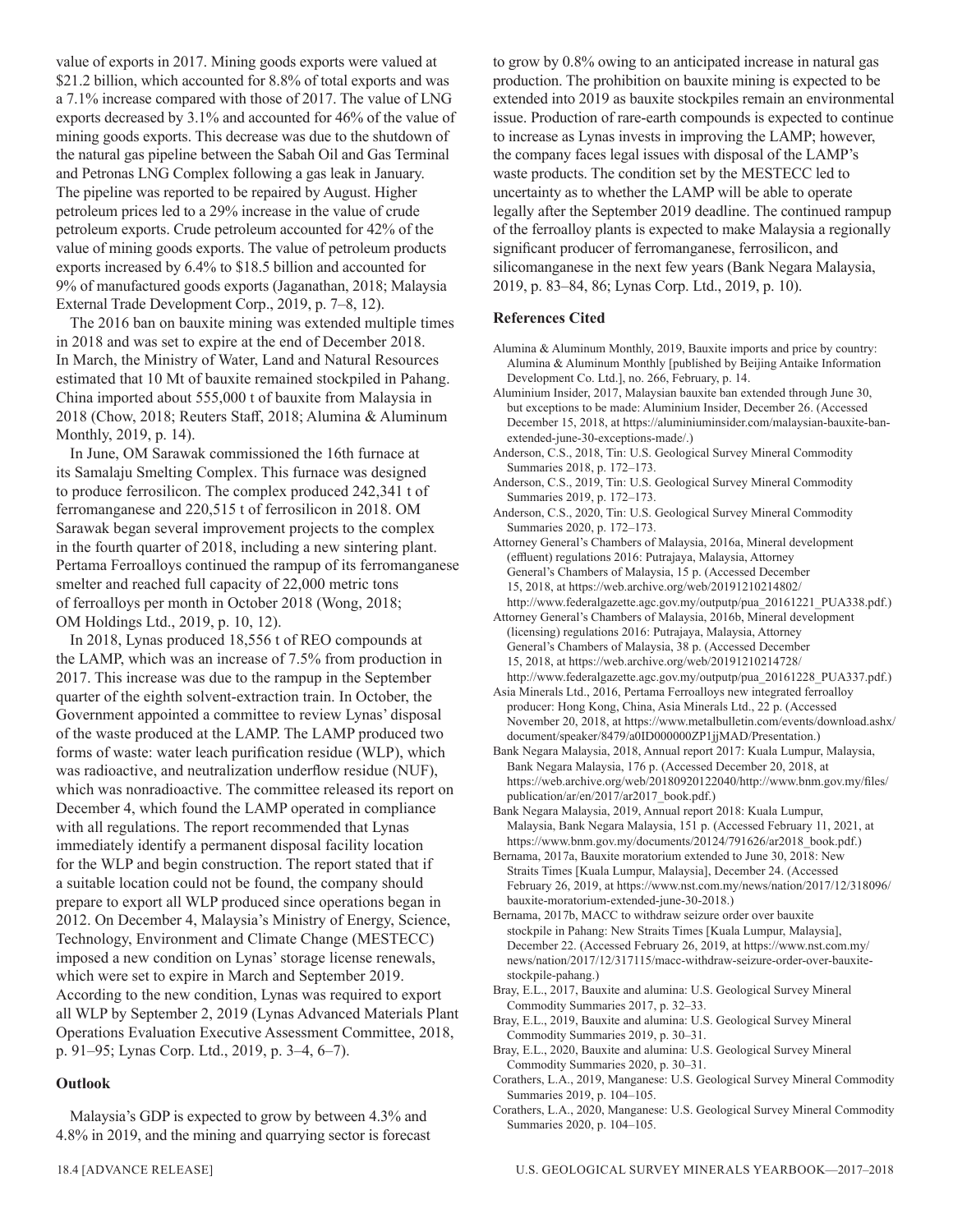Chow, Emily, 2017a, Malaysia extends bauxite mining ban until mid-2017: Thomson Reuters, March 27. (Accessed December 20, 2018, at https://www.reuters.com/article/malaysia-bauxite/malaysia-extends-bauxitemining-ban-until-mid-2017-idUSL3N1H51L0.)

Chow, Emily, 2017b, Malaysia's bauxite exports rise despite mining ban: Thomson Reuters, July 5. (Accessed December 20, 2018, at https://www.reuters.com/article/us-malaysia-bauxite/malaysias-bauxiteexports-rise-despite-mining-ban-idUSKBN19Q32I.)

Chow, Emily, 2018, Malaysia extends bauxite mining moratorium until year-end: Thomson Reuters, July 30. (Accessed November 20, 2019, at https://www.reuters.com/article/us-malaysia-bauxite/malaysia-extendsbauxite-mining-moratorium-until-year-end-idUSKBN1KL0BZ.)

CRU Tin Monitor, 2018, October 2018 summary: London, United Kingdom, CRU International Ltd., October, 18 p.

CRU Tin Monitor, 2019, October 2019 summary: London, United Kingdom, CRU International Ltd., October, 19 p.

Gambogi, Joseph, 2019, Rare earths: U.S. Geological Survey Mineral Commodity Summaries 2019, p. 132–133.

Gambogi, Joseph, 2020, Rare earths: U.S. Geological Survey Mineral Commodity Summaries 2020, p. 132–133.

Jaganathan, Jessica, 2018, Malaysia LNG exports hit 4-yr low on pipeline issues: Thomson Reuters, August 8. (Accessed December 3, 2019, https://www.reuters.com/article/malaysia-lng-exports/malaysia-lng-exportshit-4-yr-low-on-pipeline-issues-sources-idUSL4N1UY3RV?feedType=RSS& feedName=rbssEnergyNews.)

Kilian, Annie, 2017, Assmang officially opens Sakura smelter in Malaysia: Johannesburg, South Africa, Mining Weekly, March 15. (Accessed November 14, 2018, at https://www.miningweekly.com/article/ assmang-officially-opens-sakura-smelter-in-malaysia-2017-03-15.)

Lynas Advanced Materials Plant Operations Evaluation Executive Assessment Committee, 2018, Report on Lynas Advanced Materials Plant (LAMP) Operations Evaluation Executive Committee: Putrajaya, Malaysia, Federal Government of Malaysia, 195 p. (Accessed November 29, 2019, at https://lynasrareearths.com/wp-content/uploads/2019/05/181205-Review-Committee-Report-and-Regulatory-Update-1879433.pdf.)

Lynas Corp. Ltd., 2017a, Annual report 2017: Kuantan, Malaysia, Lynas Corp. Ltd., 104 p. (Accessed July 3, 2018, at https://www.lynascorp.com/ wp-content/uploads/2019/05/171003-Annual-Report-and-Appendix-4G-1721565-1.pdf.)

Lynas Corp. Ltd., 2017b, Quarterly report for the period ending 30 June 2017: Kuantan, Malaysia, Lynas Corp. Ltd., 8 p. (Accessed July 3, 2018, at https://www.lynascorp.com/wp-content/uploads/2019/05/170712-Quarterly-Activities-Report-1690712.pdf.)

Lynas Corp. Ltd., 2018, Quarterly report for the period ending 31 December 2017: Kuantan, Malaysia, Lynas Corp. Ltd., 8 p. (Accessed July 3, 2018, at https://www.lynascorp.com/wp-content/uploads/2019/04/180123-Quarterly-Activities-Report-December-2017-1762051.pdf.)

Lynas Corp. Ltd., 2019, Quarterly report for the period ending 31 December 2018: Kuantan, Malaysia, Lynas Corp. Ltd., 10 p. (Accessed December 1, 2019, at https://www.lynascorp.com/wp-content/uploads/2019/04/190122-Quarterly-Activities-Report-1.pdf.)

Malaysia External Trade Development Corp., 2018, Trade performance for the year of 2017 and the month of December 2017: Kuala Lumpur, Malaysia, Malaysia External Trade Development Corp., February 7, 21 p. (Accessed March 8, 2019, at http://www.matrade.gov.my/en/component/joomdoc/ Trade%20Statistics/Malaysias%20Trade%20Performances/Malaysia%20 Trade%20Performances%202017/PR201712ENG.pdf/download.)

Malaysia External Trade Development Corp., 2019, Trade performance for the year of 2018 and the month of December 2018: Kuala Lumpur, Malaysia, Malaysia External Trade Development Corp., January 30, 19 p. (Accessed November 18, 2019, at http://www.matrade.gov.my/en/component/joomdoc/ Trade%20Statistics/Malaysias%20Trade%20Performances/Malaysia%20 Trade%20Performances%202018/PR201812\_Eng.pdf/download.)

Malaysian Chamber of Mines, 2018a, Guidelines to doing mining business in Malaysia: Kuala Lumpur, Malaysia, Malaysian Chamber of Mines. (Accessed December 3, 2018, at http://malaysianminerals.com/index.php?Option=com\_ content&task=view&id=247&Itemid=180.)

Malaysian Chamber of Mines, 2018b, Mineral legislation: Kuala Lumpur, Malaysia, Malaysian Chamber of Mines. (Accessed December 3, 2018, at http://malaysianminerals.com/index.php?option=com\_content&task=view&i d=218&Itemid=168.)

Malaysia Smelting Corp. Bhd., 2018, Annual report 2017: Pulau Indah, Malaysia, Malaysia Smelting Corp. Bhd., 189 p. (Accessed December 5, 2018, at http://ir.chartnexus.com/msmelt/pdf/ar2017.pdf.)

Ministry of Natural Resource and Environment Malaysia, 2018, Malaysian minerals yearbook 2017: Kuala Lumpur, Malaysia, Ministry of Natural Resource and Environment Malaysia, 125 p.

OM Holdings Ltd., 2018, Annual report 2017: Singapore, OM Holdings Ltd., 124 p. (Accessed November 15, 2018, at http://www.omholdingsltd.com/ wp-content/uploads/2019/03/OM-AR-Full-Set\_FINAL-18Apr2018.pdf.)

OM Holdings Ltd., 2019, Annual report 2018: Singapore, OM Holdings Ltd., 123 p. (Accessed February 14, 2021, at https://www.omholdingsltd.com/ wp-content/uploads/2019/04/2018-Annual-Report\_final.pdf.)

Pertama Ferroalloys Sdn. Bhd., 2018 About us: Bintulu, Malaysia, Pertama Ferroalloys Sdn. Bhd. (Accessed November 12, 2019, at http://pertama-fa.com/about-us.)

Petroliam Nasional Bhd, 2018, Annual report 2017: Kuala Lumpur, Malaysia, Petroliam Nasional Bhd, 261 p. (Accessed February 26, 2019, at https://www.petronas.com/ws/sites/default/files/2018-08/petronas-annualreport- $2017$   $0.$ pdf.)

Reduan, Hidir, 2017, MACC to seize all bauxite stockpile in Pahang: Kuala Lumpur, Malaysia, New Straits Times [Kuala Lumpur, Malaysia], August 12. (Accessed February 26, 2019, at https://www.nst.com.my/news/ nation/2017/08/267080/macc-seize-all-bauxite-stockpile-pahang.)

Reuters Africa, 2016, Update 1—Malaysia's Petronas to cut 2017 oil output by up to 20,000 bpd: Thomson Reuters, December 20. (Accessed January 28, 2019, at https://web.archive.org/web/20171007202745if\_/ https://af.reuters.com/article/commoditiesNews/idAFL4N1EG1K3.)

Reuters Staff, 2018, Malaysia extends bauxite mining ban, stockpile yet to be cleared: Thomson Reuters, March 5. (Accessed November 20, 2019, at https://www.reuters.com/article/us-malaysia-bauxite/malaysia-extendsbauxite-mining-ban-stockpile-yet-to-be-cleared-idUSKCN1GI0AP.)

Roskill, 2017, Manganese—Ferromanganese production begins in Malaysia: Roskill, January 25. (Accessed November 20, 2019, at https://roskill.com/ news/manganese-ferromanganese-production-begins-malaysia/.)

Sakura Ferroalloys Sdn. Bhd., 2018, About: Bintulu, Malaysia, Sakura Ferroalloys Sdn. Bhd. (Accessed November 26, 2018, at https://sakuraferroalloys.com.my/about/.)

Sumitomo Corp., 2017, Grand opening of the manganese ferroalloy plant in Malaysia: Tokyo, Japan, Sumitomo Corp. (Accessed November 26, 2018, at https://www.sumitomocorp.com/en/jp/news/topics/2017/group/20170404.)

Thomson Reuters, 2016, Malaysia extends bauxite mining ban for another three months: Thomson Reuters, December 22. (Accessed December 20, 2018, at https://www.reuters.com/article/us-malaysia-bauxite/malaysia-extendsbauxite-mining-ban-for-another-three-months-idUSKBN14B0IU.)

Wong, Jack, 2018, Pertama eyes full capacity in October for smelting plant: The Star Online [Petaling Jaya, Malaysia], June 25. (Accessed November 26, 2019, at https://www.thestar.com.my/business/businessnews/2018/06/25/pertama-eyes-full-capacity-in-october-for-smelting-plant.)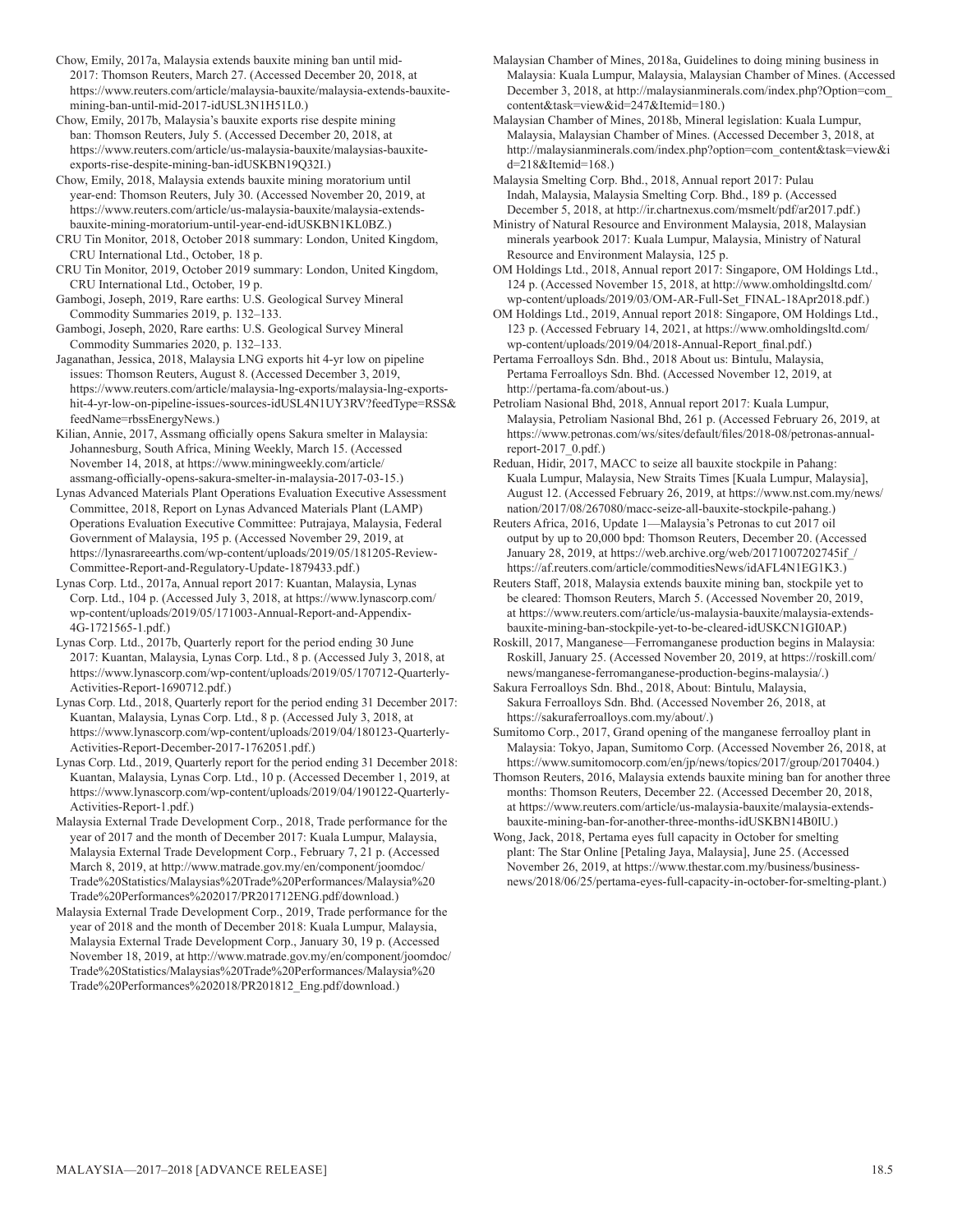#### TABLE 1

#### MALAYSIA: PRODUCTION OF MINERAL COMMODITIES $^{\rm l}$

#### (Metric tons, gross weight, unless otherwise specified)

| Commodity <sup>2</sup>                                          |                      | 2014                     | 2015                                                | 2016                   | 2017                  | 2018                  |
|-----------------------------------------------------------------|----------------------|--------------------------|-----------------------------------------------------|------------------------|-----------------------|-----------------------|
| <b>METALS</b>                                                   |                      |                          |                                                     |                        |                       |                       |
| Aluminum:                                                       |                      |                          |                                                     |                        |                       |                       |
| Bauxite                                                         |                      | 3,665,000                | 35,000,000 $^{\circ}$                               | $3,000,000$ r, e       | $2,000,000$ $\degree$ | 500,000 $^{\circ}$    |
| Aluminum, refinery, primary <sup>e</sup>                        |                      | 400,000                  | 400,000                                             | 620,000                | 700,000               | 750,000               |
| Ferroalloys:                                                    |                      |                          |                                                     |                        |                       |                       |
| Ferromanganese                                                  |                      | $\overline{\phantom{a}}$ | $\hspace{0.05cm} -\hspace{0.05cm} -\hspace{0.05cm}$ | 58,801                 | 264,555               | 312,420               |
| Ferrosilicon                                                    |                      | 8,641                    | $104,554$ <sup>r</sup>                              | 126,261                | 174,540               | 220,515               |
| Silicomanganese                                                 |                      | Ξ.                       | $\overline{\phantom{0}}$                            | 20,975                 | 230,535               | 283,414               |
| Gold, mine, Au content                                          | kilograms            | 4,308                    | 4,732                                               | $2,249$ <sup>r</sup>   | 2,124                 | 2,520                 |
| Iron ore, mine:                                                 |                      |                          |                                                     |                        |                       |                       |
| Gross weight                                                    | do.                  | 9,615                    | 1,625                                               | $1,914$ <sup>r</sup>   | 3,920                 | 3,354                 |
| Fe content                                                      | do.                  | $6,010$ <sup>r</sup>     | $1,020$ <sup>r</sup>                                | $1,150$ <sup>r</sup>   | 2,450                 | 2,090                 |
| Iron and steel:                                                 |                      |                          |                                                     |                        |                       |                       |
| Direct-reduced iron                                             | thousand metric tons | $1,007$ <sup>r</sup>     | 957 r                                               | $656$ <sup>r</sup>     | 570                   | 750                   |
| Raw steel                                                       | do.                  | 4,316                    | 3,784                                               | 2,764                  | 3,215                 | 3,200                 |
| Manganese, mine:                                                |                      |                          |                                                     |                        |                       |                       |
| Gross weight                                                    |                      | 835,429                  | 501,827 <sup>r</sup>                                | $700,717$ <sup>r</sup> | 1,226,106             | $1,000,000$ $\degree$ |
|                                                                 |                      | 326,000                  | 196,000 r                                           | 273,000 r              | 478,000               | 390,000 °             |
| Mn content <sup>e</sup>                                         |                      |                          |                                                     |                        |                       |                       |
| Niobium and tantalum, mine, struverite concentrate <sup>e</sup> |                      | 255                      | 86                                                  | 77                     | 61                    | 60                    |
| Rare earths:                                                    |                      |                          |                                                     |                        |                       |                       |
| Mineral concentrates, monazite and xenotime                     |                      |                          |                                                     |                        |                       |                       |
| Gross weight                                                    |                      | 455                      | 565                                                 | 1,880                  | 306                   | 300 e                 |
| Rare-earth-oxide equivalent                                     |                      | 240                      | 310                                                 | $1,100$ <sup>r</sup>   | 180 <sup>°</sup>      | 60 <sup>°</sup>       |
| Compounds, rare-earth-oxide equivalent                          |                      | $7,191$ <sup>r</sup>     | $10,916$ <sup>r</sup>                               | 13,872 r               | 17,264                | 18,556                |
| Silver, mine, Ag content                                        | kilograms            | 533                      | 945                                                 | 1,075                  | 1,404                 | 1,700                 |
| Tin:                                                            |                      |                          |                                                     |                        |                       |                       |
| Mine, Sn content                                                |                      | 3,777                    | 4,125                                               | $4,158$ <sup>r</sup>   | 3,894                 | 4,300                 |
| Smelter, primary                                                |                      | 34,971 r                 | 30,209 r                                            | 26,758 r               | 27,200                | 27,197                |
| Titanium, mineral concentrate:                                  |                      |                          |                                                     |                        |                       |                       |
| Ilmenite and leucoxene                                          |                      | 8,159                    | 5,814                                               | 4,316                  | 6,363                 | 9,000 °               |
| Rutile                                                          |                      | 3,069                    | 198                                                 | 3,810                  | 5,266                 | 6,000 °               |
| Zirconium, zircon                                               |                      | 677                      | 826                                                 | 653                    | 1,595                 | $1,000$ $\degree$     |
| <b>INDUSTRIAL MINERALS</b>                                      |                      |                          |                                                     |                        |                       |                       |
| Barite                                                          |                      | 14,456                   | --                                                  | $\overline{a}$         | $\overline{a}$        |                       |
| Cement, hydraulic                                               | thousand metric tons | 24,280                   | 24,710                                              | 22,330                 | 18,800                | $20,000$ $\degree$    |
| Clay:                                                           |                      |                          |                                                     |                        |                       |                       |
| Kaolin                                                          |                      | 207,694                  | 255,448                                             | 285,940 <sup>r</sup>   | 321,685               | 320,000 $^{\circ}$    |
| Unspecified                                                     | thousand metric tons | 30,867                   | 8,150                                               | 9,371                  | 9,400 °               | 9,400 °               |
| Feldspar                                                        |                      | 378,446                  | 442,980                                             | 441,857 r              | 411,204               | 420,000 $^{\circ}$    |
| Lime <sup>e</sup>                                               |                      | 1,400,000                | 1,500,000                                           | 1,600,000              | 1,600,000             | 1,600,000             |
| Mica                                                            |                      | $5,659$ <sup>r</sup>     | 4,788                                               | 4,716                  | 4,787                 | 5,000 °               |
| Sand and gravel, industrial, unspecified                        |                      | 1,923                    | 9,003                                               | 10,353                 | $10,000$ $\degree$    | $10,000$ $\degree$    |
| Stone, sand and gravel, construction:                           |                      |                          |                                                     |                        |                       |                       |
| Sand and gravel, unspecified                                    | thousand metric tons | 29,862                   | 40,578                                              | 46,665                 | 47,000 $^{\circ}$     | 47,000 $^{\circ}$     |
| Stone:                                                          |                      |                          |                                                     |                        |                       |                       |
| Crushed, unspecified                                            | do.                  | $136, 162$ <sup>r</sup>  | 158,744 $r$                                         | 182,556                | $180,000 \text{°}$    | $180,000$ $\degree$   |
| Dimension, limestone                                            | do.                  | 23,948 r                 | $24,164$ <sup>r</sup>                               | 27,187                 | $27,000$ $\degree$    | $27,000$ $\degree$    |
| MINERAL FUELS AND RELATED MATERIALS                             |                      |                          |                                                     |                        |                       |                       |
| Coal:                                                           |                      |                          |                                                     |                        |                       |                       |
| Anthracite                                                      | thousand metric tons | 27                       | 25                                                  | 24                     | 19                    | 30                    |
| Lignite                                                         | do.                  | 179                      | 171                                                 | 157                    | 185                   | 200                   |
| Subbituminous                                                   | do.                  | 2,443                    | 2,326                                               | 2,198                  | 2,784                 | 2,700                 |
| Liquefied natural gas                                           | do.                  | 26,057                   | 25,154                                              | 25,273                 | 27,082                | 24,090                |
| Natural gas, marketable                                         | million cubic meters | $72,000$ <sup>r</sup>    | 73,900 r                                            | 72,400 r               | 74,500                | 72,500                |

See footnotes at end of the table.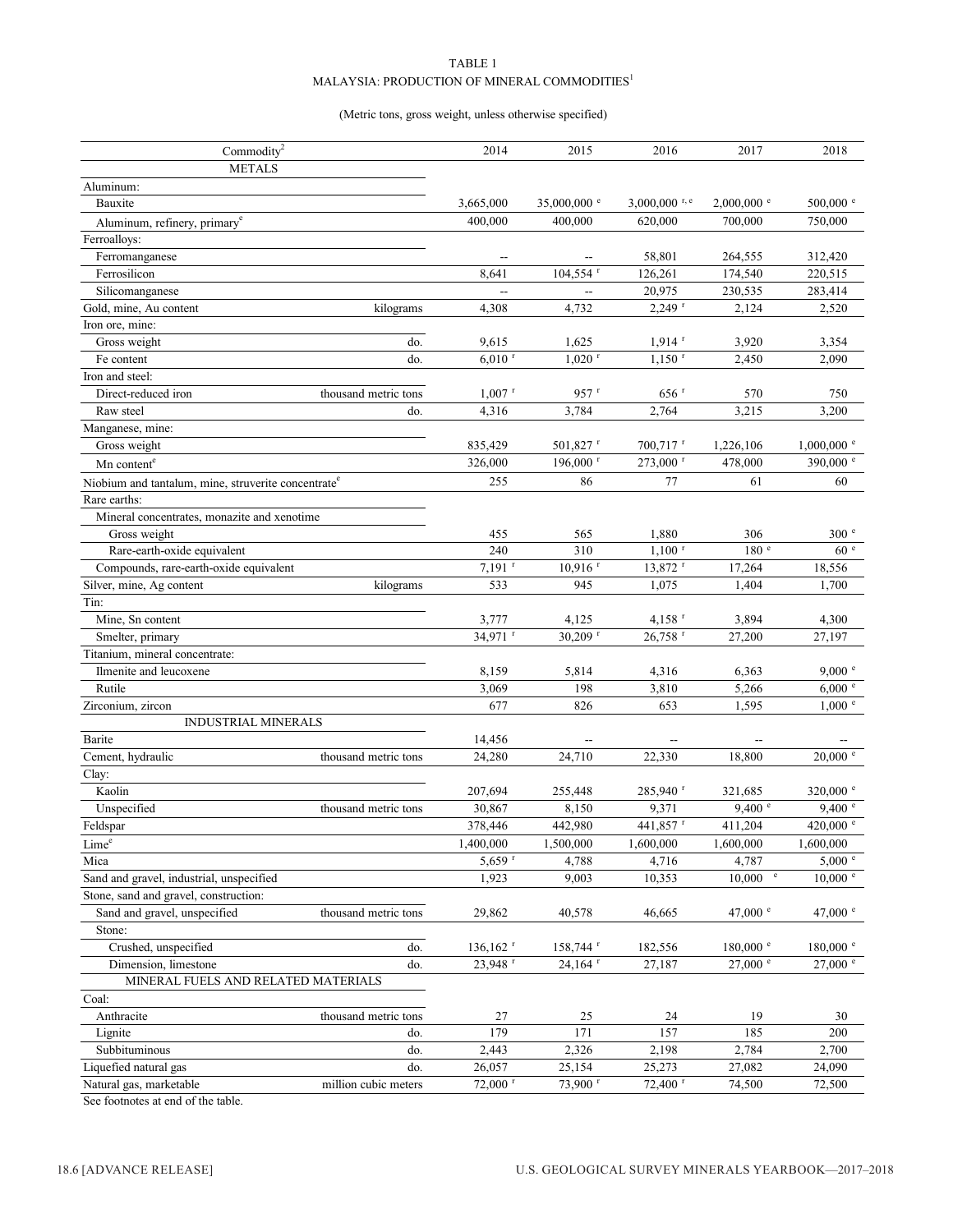#### TABLE 1—Continued  $\mathbf{MALAYSIA:}$  PRODUCTION OF MINERAL COMMODITIES  $^{\mathrm{l}}$

(Metric tons, gross weight, unless otherwise specified)

| Commodity                                     |                            | 2014                   | 2015                   | 2016                   | 2017    | 2018    |
|-----------------------------------------------|----------------------------|------------------------|------------------------|------------------------|---------|---------|
| MINERAL FUELS AND RELATED MATERIALS-Continued |                            |                        |                        |                        |         |         |
| Petroleum:                                    |                            |                        |                        |                        |         |         |
| Crude, including condensate                   | thousand 42-gallon barrels | $223.000$ <sup>r</sup> | $242.000$ <sup>r</sup> | $243,000$ <sup>r</sup> | 237,000 | 236,000 |
| Refinery products                             | do.                        | 187.000                | 172.000                | 181,000                | 206,000 | 218,000 |
| .                                             |                            |                        |                        |                        |         |         |

<sup>e</sup>Estimated. <sup>r</sup>Revised. do. Ditto. -- Zero.

<sup>1</sup>Table includes data available through December 3, 2019. All data are reported unless otherwise noted. Estimated data are rounded to no more than three significant digits.

<sup>2</sup>In addition to the commodities listed, ammonia, fertilizers, lead (secondary), magnesium metal, and salt may have been produced, but available information was inadequate to make reliable estimates of output.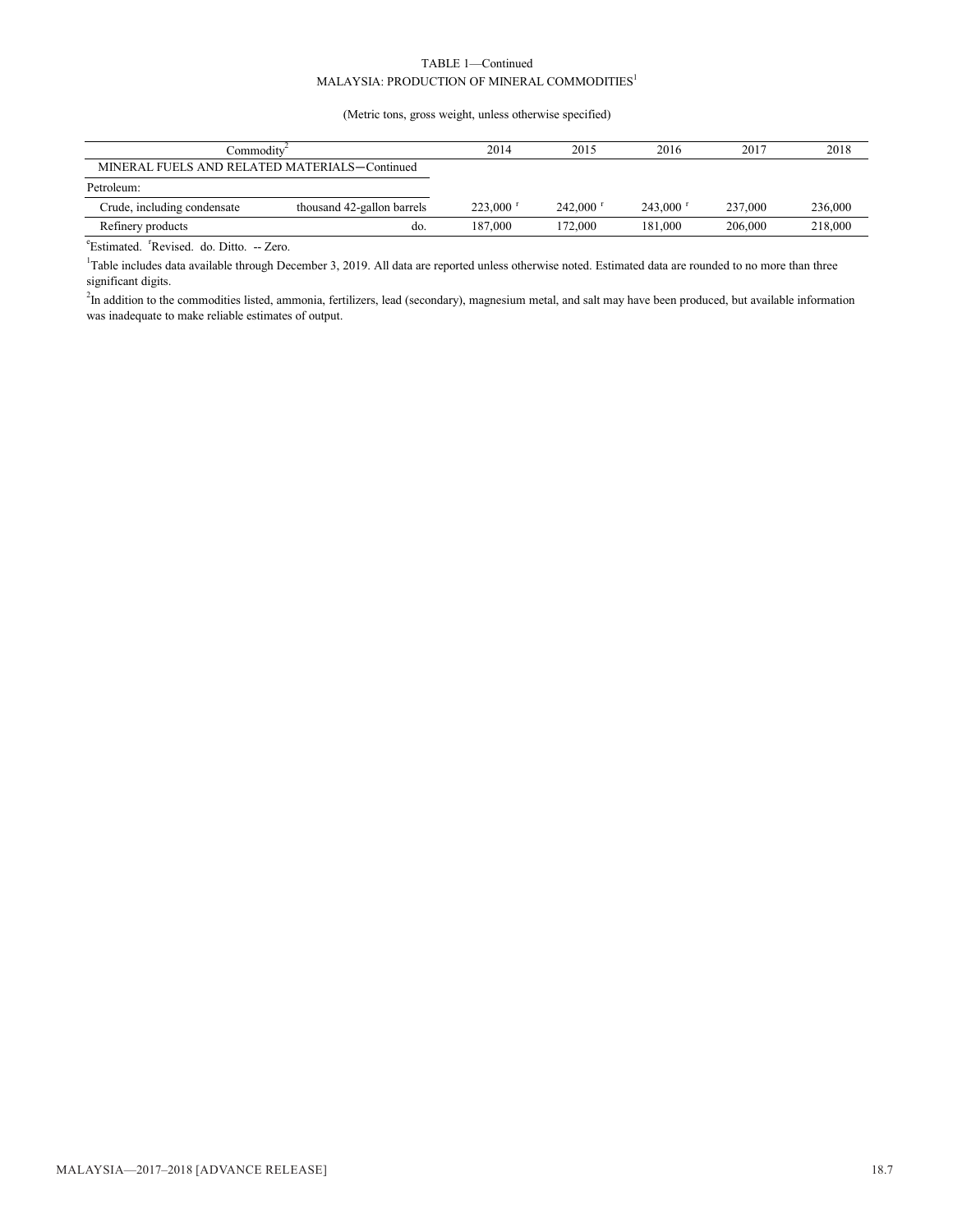#### TABLE 2 MALAYSIA: STRUCTURE OF THE MINERAL INDUSTRY IN 2018

#### (Thousand metric tons unless otherwise specified)

|                          |                                                                                                                                                   |                                               | Annual                          |
|--------------------------|---------------------------------------------------------------------------------------------------------------------------------------------------|-----------------------------------------------|---------------------------------|
| Commodity                | Major operating companies and major equity owners                                                                                                 | Location of main facilities                   | capacity                        |
| Aluminum, metal, primary | Press Metal Sarawak Sdn. Bhd. (Press Metal Berhad, 80%,<br>and Sumitomo Corp., 20%)                                                               | Mukah, Sarawak smelter                        | 120.                            |
| Do.                      | do.                                                                                                                                               | Two smelters in Similaijau,<br>Sarawak        | 640.                            |
| Bauxite                  | AA Sawit Sdn. Bhd.                                                                                                                                | Pengerang, Johor                              | 150 <sup>e</sup>                |
| Do.                      | Johor Mining & Stevedoring Sdn. Bhd.                                                                                                              | Teluk Ramunia, Johor                          | 150 <sup>e</sup>                |
| Do.                      | Tropical City Sdn. Bhd.                                                                                                                           | Pengerang, Johor                              | 150 <sup>e</sup>                |
| Do.                      | Multiple small producers                                                                                                                          | Pahang                                        | NA.                             |
| Cement                   | Cement Industries of Malaysia Bhd. (United Engineers Malaysia<br>Bhd., 53.97%, and others, 46.03%)                                                | Kangar, Perlis                                | 2,000 cement;<br>1,650 clinker. |
| Do.                      | do.                                                                                                                                               | Bahau, Negeri Sembilan                        | 1,580 cement;                   |
|                          |                                                                                                                                                   |                                               | 1,300 clinker.                  |
| Do.                      | CMS Cement Sdn. Bhd. (Cahya Mata Sarawak Bhd.)                                                                                                    | Bintulu, Sarawak                              | 750 cement.                     |
| Do.                      | do.                                                                                                                                               | Kuching, Sarawak                              | 1,000 cement.                   |
| Do.                      | Lafarge Malaysia Cement Bhd. (LafargeHolcim Ltd.)                                                                                                 | Pasir Gudang, Johor                           | 1,190 cement.                   |
| Do.                      | do.                                                                                                                                               | Rawang, Selangor, Langkawi,                   | $6,810$ cement;                 |
|                          |                                                                                                                                                   | Kedah                                         | 4.900 clinker.                  |
| Do.                      | do.                                                                                                                                               | Kanthan, Perak, Langkawi,                     | 5,370 cement;                   |
|                          |                                                                                                                                                   | Kedah<br>Pasir Gudang, Johor                  | 3,300 clinker.<br>770 cement.   |
| Do.                      | do.                                                                                                                                               |                                               |                                 |
| Do.                      | Tasek Corp. Bhd.                                                                                                                                  | Ipoh, Perak                                   | 2,300 cement;<br>2.300 clinker. |
| Do.                      | YTL Cement Berhad (YTL Group, 100%)                                                                                                               | Bukit Sagu, Pahang                            | 1,300 cement;                   |
|                          |                                                                                                                                                   |                                               | 1,200 clinker.                  |
| Do.                      | do.                                                                                                                                               | Padang Rengas, Perak                          | 3,400 cement;                   |
|                          |                                                                                                                                                   |                                               | 3,000 clinker.                  |
| Do.                      | do.                                                                                                                                               | Pasir Gudang and<br>Westport, Johor           | 1,000 cement.                   |
| Clay, kaolin             | Kongsimaju Sdn. Bhd.                                                                                                                              | Bidor, Perak                                  | NA.                             |
| Ferroalloys:             |                                                                                                                                                   |                                               |                                 |
| Ferromanganese           | OM Materials (Sarawak) Sdn. Bhd. (OM Holdings Ltd., 75%,<br>and Cahya Mata Sarawak Bhd., 25%)                                                     | Samalaju Industrial Park,<br>Bintulu, Sarawak | 150.                            |
| Do.                      | Pertama Ferroalloys Sdn. Bhd. (Asia Minerals Ltd., 60%;<br>Nippon Denok Co., Ltd., 25%; Carbon Capital Corp. Sdn.<br>Bhd., 8%; Shinsho Corp., 7%) | do.                                           | 50.                             |
| Do.                      | Sakura Ferroalloys Sdn. Bhd. (Assmang Ltd., 54.36%; Sumito<br>Corp., 26.64%; China Steel Corp., 19%)                                              | do.                                           | 107.                            |
| Silicomanganese          | OM Materials (Sarawak) Sdn. Bhd. (OM Holdings Ltd., 75%,<br>and Cahya Mata Sarawak Bhd., 25%)                                                     | do.                                           | 150.                            |
| Do.                      | Pertama Ferroalloys Sdn. Bhd. (Asia Minerals Ltd., 60%;<br>Nippon Denok Co., Ltd., 25%; Carbon Capital Corp. Sdn.<br>Bhd., 8%; Shinsho Corp., 7%) | do.                                           | 120.                            |
| Do.                      | Sakura Ferroalloys Sdn. Bhd. (Assmang Ltd., 54.36%; Sumito<br>Corp., 26.64%; China Steel Corp., 19%)                                              | do.                                           | 67.                             |
| Ferrosilicon             | OM Materials (Sarawak) Sdn. Bhd. (OM Holdings Ltd., 75%,<br>and Cahya Mata Sarawak Bhd., 25%)                                                     | do.                                           | 210.                            |
| Do.                      | Pertama Ferroalloys Sdn. Bhd. (Asia Minerals Ltd., 60%;<br>Nippon Denok Co., Ltd., 25%; Carbon Capital Corp. Sdn.<br>Bhd., 8%; Shinsho Corp., 7%) | do.                                           | 60.                             |

See footnotes at end of table.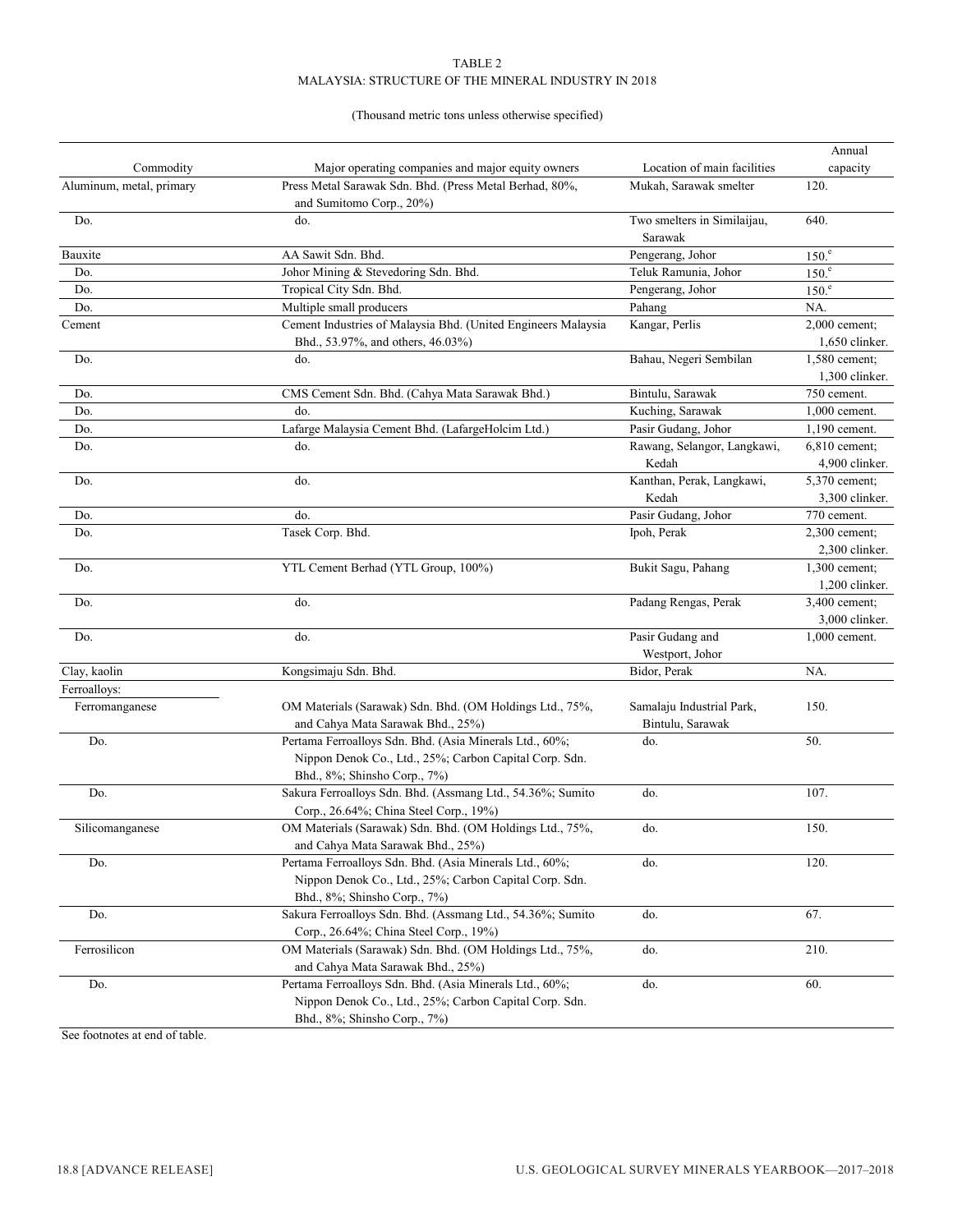#### TABLE 2—Continued MALAYSIA: STRUCTURE OF THE MINERAL INDUSTRY IN 2018

#### (Thousand metric tons unless otherwise specified)

|                       |                         |                                                                                                                         |                               | Annual   |
|-----------------------|-------------------------|-------------------------------------------------------------------------------------------------------------------------|-------------------------------|----------|
| Commodity             |                         | Major operating companies and major equity owners                                                                       | Location of main facilities   | capacity |
| Gold:                 |                         |                                                                                                                         |                               |          |
| Mine output,          | kilograms               | Monument Mining Ltd.                                                                                                    | Bukit Selinsing Koyan, Pahang | 2,000.   |
| Au content            |                         |                                                                                                                         |                               |          |
| Do.                   | do.                     | PT J Resources Asia Pasifik Tbk (J&Partners, L.P., 100%)                                                                | Penjom, Pahang                | 2,500.   |
| Do.                   | do.                     | Raub Australian Gold Mining Sdn. Bhd. (Peninsular Gold Ltd.,                                                            | Raub, Pahang                  | 700.     |
|                       |                         | $100\%$                                                                                                                 |                               |          |
| Refined               | do.                     | Monument Mining Ltd.                                                                                                    | Bukit Selinsing Koyan, Pahang | 1,500.   |
| Liquefied natural gas |                         | Malaysia LNG Sdn. Bhd. [Petroliam Nasional Berhad<br>Tanjung Kidurong, Bintulu,                                         |                               | 8,100.   |
|                       |                         | (Petronas), 65%; Shell Gas N.V., 15%;                                                                                   | Sarawak                       |          |
|                       |                         | Mitsubishi Corp., 15%; Sarawak State government, 5%]                                                                    |                               |          |
| Do.                   |                         | Malaysia LNG Dua Sdn. Bhd. [Petroliam Nasional Berhad                                                                   | do.                           | 7,800.   |
|                       |                         | (Petronas), 60%; Shell Gas N.V., 15%;                                                                                   |                               |          |
|                       |                         | Mitsubishi Corp., 15%; Sarawak State government, 10%]                                                                   |                               |          |
| Do.                   |                         | Malaysia LNG Tiga Sdn. Bhd. [Petroliam Nasional Berhad                                                                  | do.                           | 6,800.   |
|                       |                         | (Petronas) 60%; Shell Gas N.V., 15%;                                                                                    |                               |          |
|                       |                         | Nippon Oil LNG (Netherlands) BV, 10%; Sarawak State                                                                     |                               |          |
|                       |                         | government, 10%; Diamond Gas Netherlands BV, 5%]                                                                        |                               |          |
| Natural gas           | million cubic<br>meters | ExxonMobil Exploration and Production Malaysia Inc.                                                                     | Offshore Terengganu           | 16,400.  |
| Do.                   | do.                     | Sabah Shell Petroleum Co. Ltd.                                                                                          | Offshore Sabah                | 1,100.   |
| Do.                   | do.                     | Sarawak Shell Bhd.                                                                                                      | Offshore Sarawak              | 29,200.  |
| Iron ore              |                         | Bahatera Parmaslogam Rasharta (M) Sdn. Bhd.                                                                             | Sokor, Kelantan               | NA.      |
| Do.                   |                         | Berlian Impresif Sdn. Bhd.                                                                                              | Sungai Petani, Kedah          | NA.      |
| Do.                   |                         | Bestagold Resources Sdn. Bhd.                                                                                           | Merbok, Kedah                 | NA.      |
| Do.                   |                         | Generasi Karisma Sdn. Bhd.                                                                                              | Maokil, Johor                 | NA.      |
| Do.                   |                         | Limemax Sdn. Bhd. (ZCM Minerals Sdn. Bhd., 100%)                                                                        | Pelepah Kanan, Johor          | NA.      |
| Do.                   |                         | LF Resources Corp. Sdn. Bhd.                                                                                            | Sungai Petani, Kedah          | NA.      |
| Do.                   |                         | Permodalan Kedah Bhd.                                                                                                   | Gurun, Kedah                  | NA.      |
| Do.                   |                         | SP Mega Mineral Sdn. Bhd.                                                                                               | Merbok, Kedah                 | NA.      |
| Do.                   |                         | SMGB Group Sdn. Bhd.                                                                                                    | Galas, Kelantan               | NA.      |
| Do.                   |                         | ZCM Resources Sdn. Bhd.                                                                                                 | Jerantut, Pahang              | NA.      |
| Iron and steel:       |                         |                                                                                                                         |                               |          |
| Direct-reduced iron   |                         | Lion DRI Sdn. Bhd. (The Lion Group, 100%)                                                                               | Banting, Selangor             | 1,540.   |
| Do.                   |                         | Perwaja Steel Sdn. Bhd. (Kinsteel Bhd, 51%, and Maju Holdings<br>Sdn. Bhd., 49%)                                        | Kemaman, Terengganu           | 1,800.   |
| Hot-briquetted iron   |                         | Amsteel Mills Sdn. Bhd. (The Lion Group, 100%)                                                                          | Labuan Island, offshore Sabah | 880.     |
| Raw steel             |                         | do.                                                                                                                     | Banting, Selangor             | 1,250.   |
| Do.                   |                         | do.                                                                                                                     | Klang, Selangor               | 750.     |
| Do.                   |                         | Ann Joo Steel Bhd. (Ann Joo Group, 1000%)                                                                               | Prai, Penang                  | 900.     |
| Do.                   |                         | Antara Steel Sdn. Bhd. (The Lion Group, 100%)                                                                           | Pasir Gudang, Johor           | 600.     |
| Do.                   |                         | Kinsteel Sdn. Bhd.                                                                                                      | Kuantan, Pahang               | 500.     |
| Do.                   |                         | Megasteel Sdn. Bhd. (The Lion Group, 100%)                                                                              | Banting, Selangor             | 700.     |
| Do.                   |                         | Malaysia Steel Works Bhd.                                                                                               | Bukit Raja, Selangor          | 450.     |
| Do.                   |                         | Perwaja Steel Sdn. Bhd. (Kinsteel Bhd., 51%, and Maju Holdings<br>Sdn. Bhd., 49%)                                       | Kemaman, Terengganu           | 1,500.   |
| Do.                   |                         | Southern Steel Bhd. [Camerlin (a member of Hong Leong Group<br>Malaysia), 40.75%; Natsteel Ltd., 27.03; others, 32.22%] | Prai, Penang                  | 1,300.   |
| Magnesium, metal      |                         | CVM Minerals Ltd.                                                                                                       | Kamunting Raya, Perak         | 15.      |
| Manganese, ore        |                         | Chini Highland Mining Sdn. Bhd.                                                                                         | Chini, Pahang                 | NA.      |
| Do.                   |                         | Pekan Mining Industries Sdn. Bhd.                                                                                       | do.                           | NA.      |
| Mica                  |                         | Tasik Mahir Sdn. Bhd.                                                                                                   | Bidor, Perak                  | NA.      |
| Do.                   |                         | Techcera (M) Sdn. Bhd.                                                                                                  | do.                           | NA.      |

See footnotes at end of table.